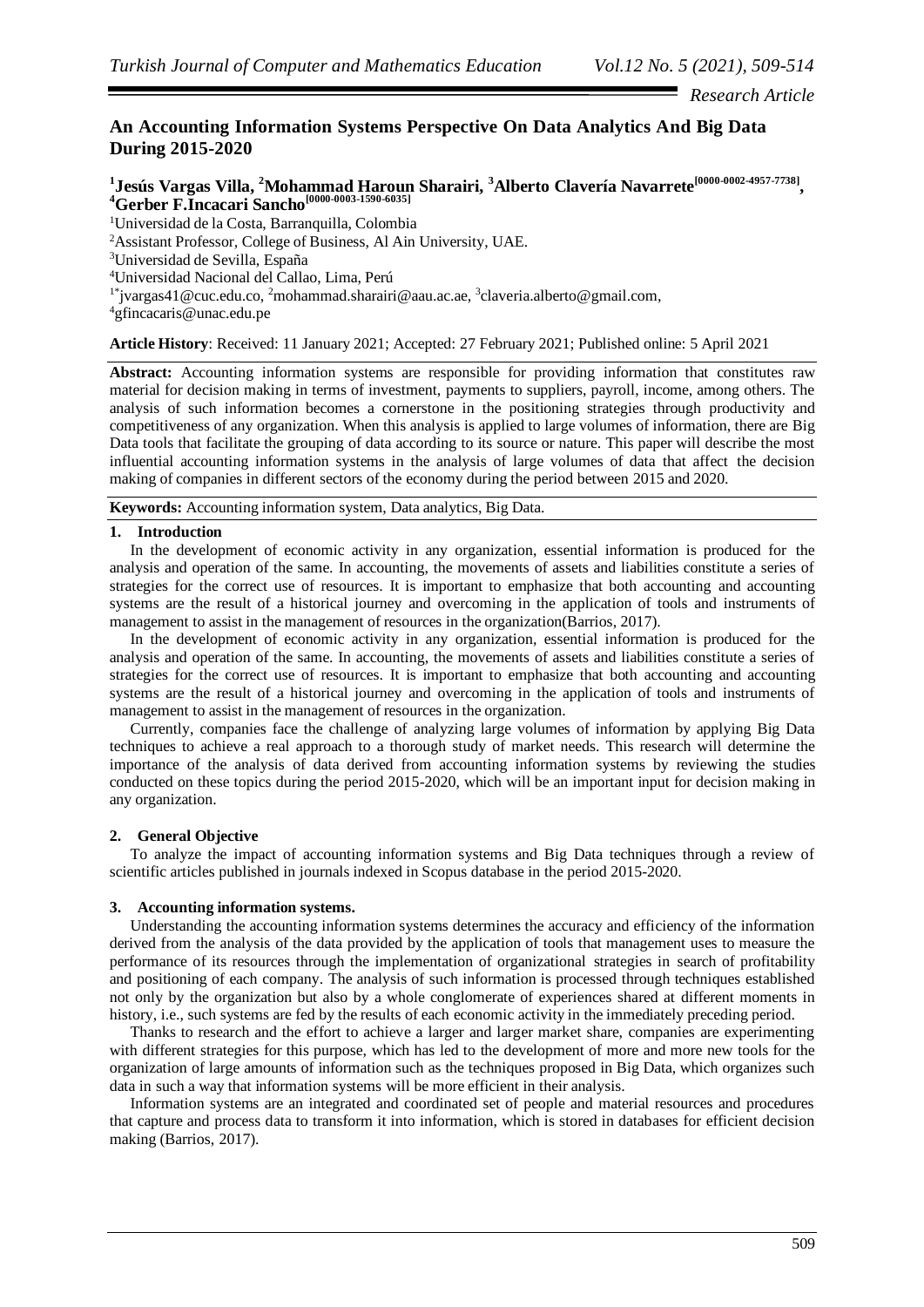# **3.1 Review of the scientific production of the variable Accounting Information Systems.**

After analyzing the information provided by the Scopus database, there is evidence of a low production of scientific papers published in high impact journals that handle the variable Accounting Information Systems in the period 2015-2020 where a total of 3 research papers are listed in Table 1.

| <b>Title</b>                                                                                                                                                              | <b>Author(s)</b>                                                | Year of<br><b>Publication</b> | <b>Country of</b><br><b>Publication</b> | <b>Citations</b> |
|---------------------------------------------------------------------------------------------------------------------------------------------------------------------------|-----------------------------------------------------------------|-------------------------------|-----------------------------------------|------------------|
| Electronic<br>accounting<br>information systems in the<br>provision of cash budgeting<br>and supply chain management                                                      | Koshan, H.M.                                                    | 2019                          | Iraq                                    | $\Omega$         |
| Influence of the Accounting<br>Information<br><b>Systems</b><br>and<br>internal auditory in fraud<br>financial reports                                                    | Mulyani, S., Kasim, E.,<br>Yadiati, W., Umar, H.                | 2019                          | Indonesia                               | 3                |
| of<br>Effect<br>Risk<br>the<br>Management in the quality of<br>the Accounting information<br>Integration,<br>systems:<br>Adaptability, and usability of<br>the dimensions | Meiryani, M., Siagian, P.,<br>Yadiati, W., Warganegara,<br>D.L. | 2018                          | Indonesia                               | $\Omega$         |

|  | Table 1. Papers related to the variable Accounting Information Systems |  |
|--|------------------------------------------------------------------------|--|
|--|------------------------------------------------------------------------|--|

Source: Own elaboration 2021,based on data provided by SCOPUS.

It is worth noting that, in the papers registered in the previous chart, the objective is the application of tools that are designed through the accounting information systems, with the purpose of optimizing the use of resources in the different areas of knowledge, which shows that the decision making of each organization is based precisely on the analysis of the information provided by the application of these management tools.

# **4. Big Data in the organization.**

Data analysis through Big Data techniques significantly helps in the selection, organization and processing of information to ensure efficient decision making in any organization. For McKinsery Global Institute, "Big Data refers to data sets whose size is beyond the capabilities of typical database software tools to capture, store, manage and analyze"." (Aguilar, 2013).

Equally important to the organization is the origin or source of the data. It is known by theory that there are three main types of data that help to classify the information in a first instance (Structured, Semi-structured and Unstructured Data) and that are defined according to the format in which the data is captured. This is why it is vital for the company to clearly define an objective in the first instance in order to properly select the source from which the data necessary for subsequent analysis and application of measures will come from. The subsequent analysis of each group of data results in valuable information for decision making as it defines even sufficient input to forecast possible results after an investment, consumer responses to marketing strategies and even variation in prices of products and/or services in the market.

# **4.1 Review of the scientific production of the Big Data variable in the organization.**

Currently, Big Data is a topic that has been widely studied and is the main subject of much research worldwide. The production of scientific articles involving this variable reaches high numbers, regardless of the area of knowledge where it is focused. However, for the present study the production of research papers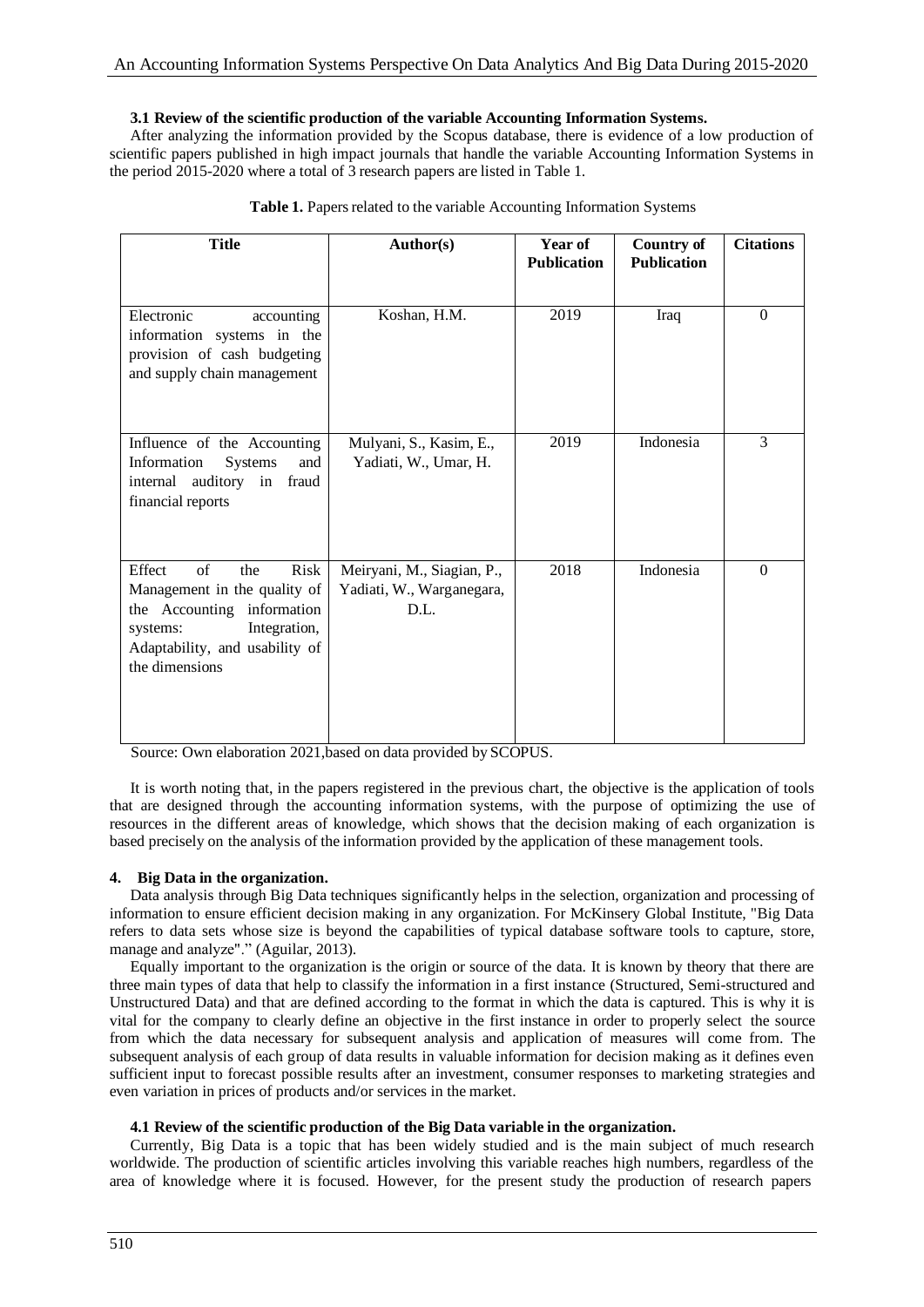published in journals indexed in the Scopus database on Big Data in the organization has been analyzed, yielding a total of 8 articles from 2015 to 2020.

4.1.1 Distribution of papers by area of knowledge.



Source: Own elaboration 2021, based on data provided by SCOPUS

Taking into account that the study of the variable is limited only to those that have a direct relationship with the different areas of the organization, the general area resulting from this first analysis is, of course, administration, but within this area there are sub-areas that after analyzing this result it is worth highlighting.

Social sciences, whose main object of study is the administrative approach, have the highest representation of the production of scientific papers with the variable Big Data in the organization, sociological studies and human talent management are part of the related papers in this first part. Business, Administration and Accounting and Economics and Finance with 33% and 11% respectively, complete the totality of the studies carried out during the aforementioned period.

The organization is currently facing important challenges as the market becomes increasingly globalized and in an accelerated way, which leads to a vertiginous growth of each and every one of its internal areas, and this can only be achieved in the face of trends that frame consumer behavior. In the past, sales, for example, were seen as a transaction where the relationship with the customer ended once the final product was in the customer's hands and the customer paid the price established by the company. However, today customer relationships are becoming more and more lasting, at least that is the desire of the organization through CRM, loyalty, after-sales services, fulfillment of guarantees, among other strategies and all that information meets the characteristics of Big Data; its sources, speed, volume, etc.

4.1.2 Distribution of articles by country of origin.



**Figure 2.** Distribution of articles by country of origin*.*

Source: Own elaboration 2021; from data supplied by SCOPUS.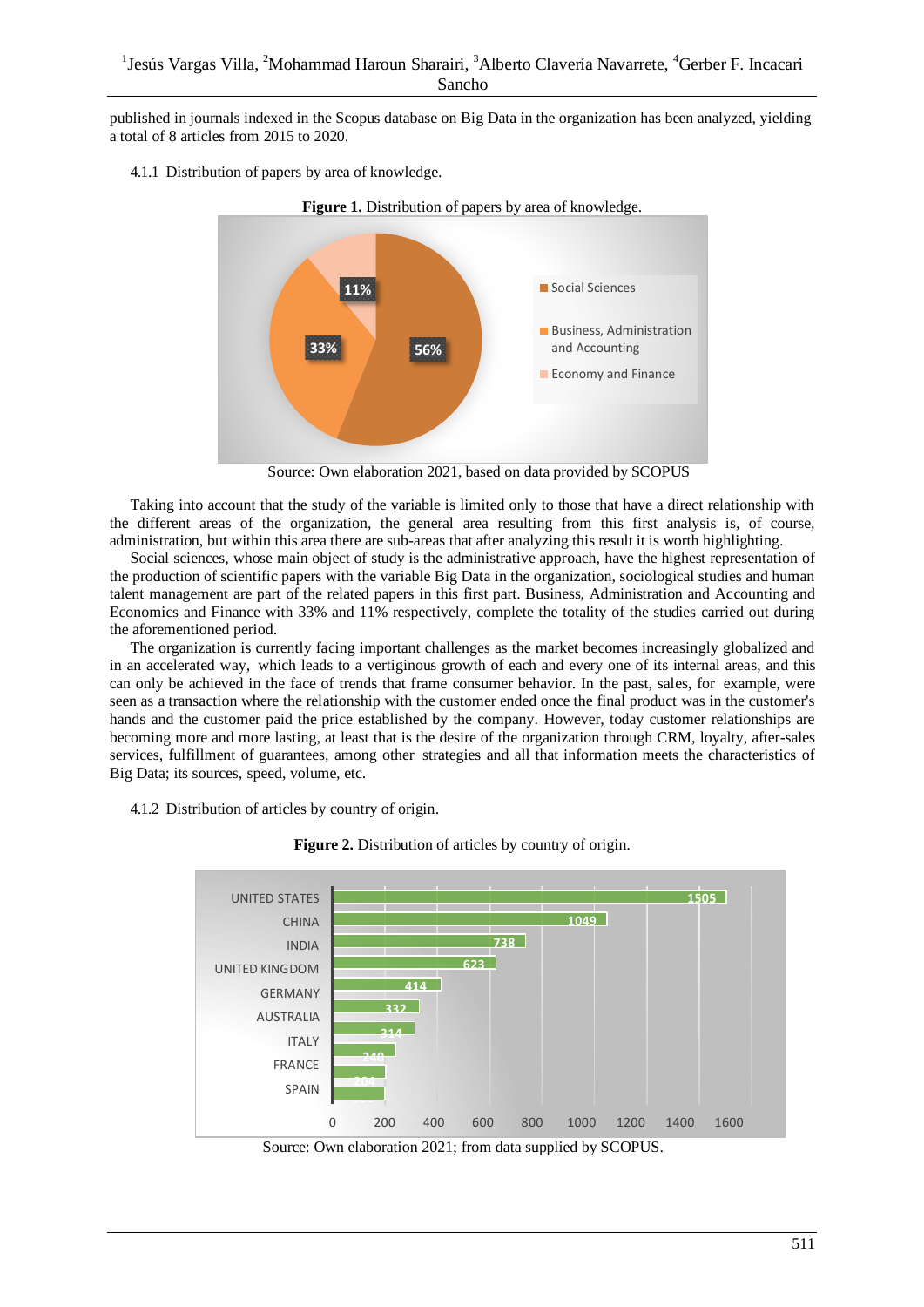The Big data variable focused on studies concerning the different areas of the organization is analyzed, and it is observed that the country that produces the most scientific articles under said search parameter is the United States, which registers a total of 1,505 research papers published in journals. high impact indexed in Scopus database. Followed by two Asian powers such as China and India with 1,049 and 738 articles respectively, among which stands out "Big data analytics and firm performance: Effects of dynamic capabilities" (2017) whose main contribution is the verification of the contribution of the application of information systems with the effectiveness in the processes of a company using different study models proposed by the analysis of Big data focused on the organization. The delivery of the article related above can be measured by the number of citations it has had since its publication, a total of 452 that indicate that its results have served as input for the preparation or starting point for different research works.

The United Kingdom and Germany participate in the registry that shows the graph as the two European exponents with the highest publication of articles under the Big data variable focused on the organization, 623 and 414 jobs each reached between 2015 and 2020. It should be noted that the Figure 2 shows the top ten positions in terms of the ranking of countries with the most production where Indonesia closes with 200 articles published under the indicated variable, however, Table 2 shows the general count of the results of the search carried out in the database Scopus.

| <b>COUNTRY</b>              | <b>DOCUMENTS</b> | <b>COUNTRY</b>       | <b>DOCUMENTS</b> | <b>COUNTRY</b>            | <b>DOCUMENTS</b> |
|-----------------------------|------------------|----------------------|------------------|---------------------------|------------------|
| <b>United States</b>        |                  | 1505 Ukraine         |                  | 27 Zimbabwe               |                  |
| China                       |                  | 1049 Hungary         |                  | 25 Costa Rica             | $\overline{a}$   |
| India                       |                  | 738 Egypt            |                  | 22 Jamaica                | $\overline{z}$   |
| United Kingdom              |                  | 623 Slovenia         |                  | 22 Kyrgyzstan             | $\overline{a}$   |
| Germany                     |                  | 414 Chile            |                  | 21 Myanmar                | $\overline{2}$   |
| Australia                   |                  | 332 Jordan           |                  | 21 Puerto Rico            | $\overline{2}$   |
| Italy                       |                  | 314 Israel           |                  | 20 Yemen                  | $\overline{z}$   |
| France                      |                  | 240 Oman             |                  | 20 Armenia                | $\mathbf{1}$     |
| Spain                       |                  | 204 Colombia         |                  | 18 Belarus                | $\mathbf{1}$     |
| Indonesia                   |                  | 200 Estonia          |                  | 17 Bhutan                 | $\overline{1}$   |
| Malaysia                    |                  | 195 Lebanon          |                  | 17 Bosnia and Herzegovina | $\mathbf{1}$     |
| South Korea                 |                  | 185 Cyprus           |                  | 16 Chad                   | $\mathbf{1}$     |
| <b>Russian Federation</b>   |                  | 177 Bangladesh       |                  | 15 Cote d'Ivoire          | $\mathbf{1}$     |
| Canada                      |                  | 176 Croatia          |                  | 15 Grenada                | $\mathbf{1}$     |
| Netherlands                 |                  | 163 Philippines      |                  | 14 Guatemala              | $\mathbf{1}$     |
| Hong Kong                   |                  | 135 Bulgaria         |                  | 12 Libyan Arab Jamahiriya | $\mathbf{1}$     |
| <b>Brazil</b>               |                  | 129 Ghana            |                  | 12 Monaco                 | $\mathbf{1}$     |
| Portugal                    |                  | 107 Macao            |                  | 12 Mongolia               | $\mathbf{1}$     |
| Taiwan                      |                  | 106 Qatar            |                  | 12 Montenegro             | $\mathbf{1}$     |
| Norway                      |                  | 104 Serbia           |                  | 12 Niger                  | $\mathbf{1}$     |
| South Africa                |                  | 102 Algeria          |                  | 10 Papua New Guinea       | $\mathbf{1}$     |
| Japan                       |                  | 100 Argentina        |                  | 10 Senegal                | $\mathbf{1}$     |
| Poland                      |                  | 98 Brunei Darussalam |                  | 9 Venezuela               | $\mathbf{1}$     |
| Finland                     |                  | 97 Iraq              |                  | 9 Zambia                  | $\mathbf{1}$     |
| Sweden                      |                  | 97 Liechtenstein     | 9                |                           |                  |
| Greece                      |                  | 89 Kenya             | 8                |                           |                  |
| Turkey                      |                  | 86 Luxembourg        | 8                |                           |                  |
| Switzerland                 |                  | 80 Ecuador           |                  |                           |                  |
| Saudi Arabia                |                  | 78 Kazakhstan        |                  |                           |                  |
| Iran                        |                  | 77 Peru              |                  |                           |                  |
| Pakistan                    |                  | 73 Sri Lanka         |                  |                           |                  |
| Denmark                     |                  | 70 Kuwait            | 6                |                           |                  |
| <b>United Arab Emirates</b> |                  | 69 Bahrain           |                  |                           |                  |
| New Zealand                 |                  | 64 Latvia            | 5                |                           |                  |
| Romania                     |                  | 62 Namibia           |                  |                           |                  |
| Belgium                     |                  | 61 Albania           | 4                |                           |                  |
| Austria                     |                  | 58 Azerbaijan        |                  |                           |                  |
| Czech Republic              |                  | 58 Malawi            |                  |                           |                  |
| Ireland                     |                  | 56 Mauritius         | Δ                |                           |                  |
| Singapore                   |                  | 56 North Macedonia   |                  |                           |                  |
| Morocco                     |                  | 54 Botswana          |                  |                           |                  |
| Thailand                    |                  | 52 Cuba              |                  |                           |                  |
| Viet Nam                    |                  | 36 Ethiopia          | 3                |                           |                  |
| Tunisia                     |                  | 33 Iceland           | ∍                |                           |                  |
| Mexico                      |                  | 32 Malta             | 3                |                           |                  |
| Nigeria                     |                  | 32 Nepal             |                  |                           |                  |
| Slovakia                    |                  | 31 Tanzania          | 3                |                           |                  |
| Lithuania                   |                  | 29 Uganda            | 3                |                           |                  |

**Table 2.** Total distribution of articles by country of origin.

Source: Own elaboration 2021; from data supplied by SCOPUS.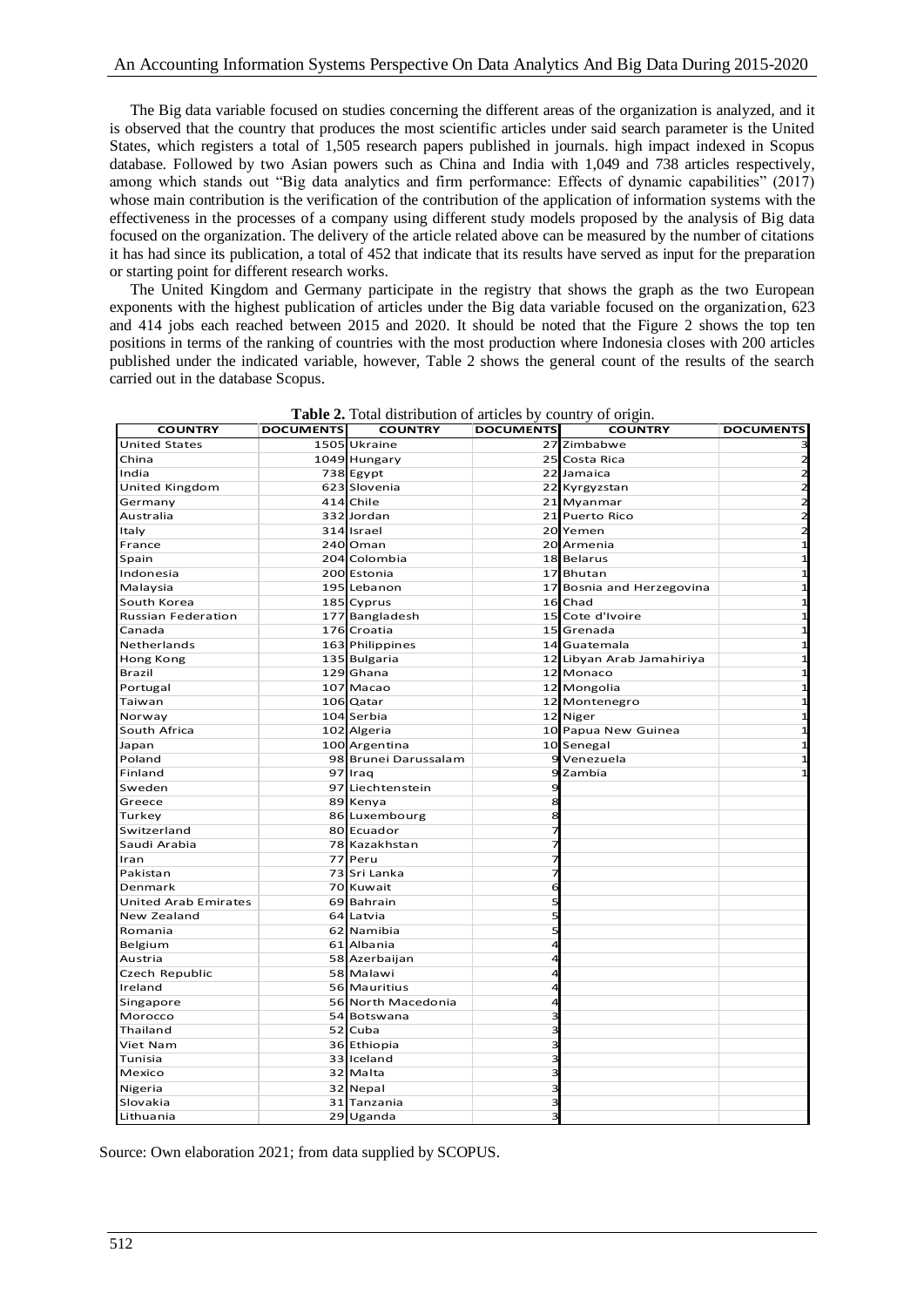4.1.3 Distribution of articles by type of publication.



**Figure 3.** Distribution of articles by type of publication.

Source: Own elaboration 2021; from data supplied by SCOPUS

It is important for the purposes of the analysis of this study, to know what type of publication predominates in the total production of research works under the Big data variable in the organization since not only these publications correspond to a journal article, therefore it is detailed in Figure 3 the different categories through which it is published in high impact journals.

It is evident that most research works correspond to articles in scientific journals where a total of 4,570 units were published, distributed in the different countries mentioned in the previous point. Followed by conference papers and book chapters with 1,566 and 644 respectively.

An important participation of books and magazines whose central theme is the study of Big data oriented to the organization stands out, within which it is worth highlighting the book "Process mining: Data science in action" (van der Aalst, 2016) with a total of 829 citations, shows the reader effective tools in process mining to complement the study of data in areas of the organization such as production, commercial, among others. It offers the possibility of knowing the state of the art in process mining, which significantly helps in the study of different collection techniques and subsequent analysis of large amounts of information.

# **5. Conclusion**

Decision making in any company will always be motivated by the need identified in the market and this is known thanks to several tools used by management, for example, a market study. When this market turns out to be of large proportions, the necessary tools for the capture, analysis and implementation of strategies have to be in accordance with Big Data techniques, due to the volume of information and the inability of conventional software to support large amounts of data. The accounting area does not escape the use of such techniques, since from the purchasing process to sales pricing, there are multiple variables that cannot be left to chance or to the speculation of the board of directors. The interpretation of the data collected in each investigation and its subsequent analysis produces the information as the main input for the creation of strategies and decision making in a company.

Accounting information systems are not only fed with historical information from different economic exercises carried out by the company, but also with information of essential importance for the economic sustainability of the organization, and as mentioned above, more and more companies are facing the challenge of covering large areas, not only geographically but also psychosocially in consumer behavior, and in the same proportion will be the volume of information to be processed. From this arises the need to apply Big Data techniques to the study of data from different areas of interest.

# **References**

1. Aguilar, L. J. (2013). BIG DATA, Analisis de grandes volumenes de datos en organizaciones. Ciudad de Mexico: Alfaomega.